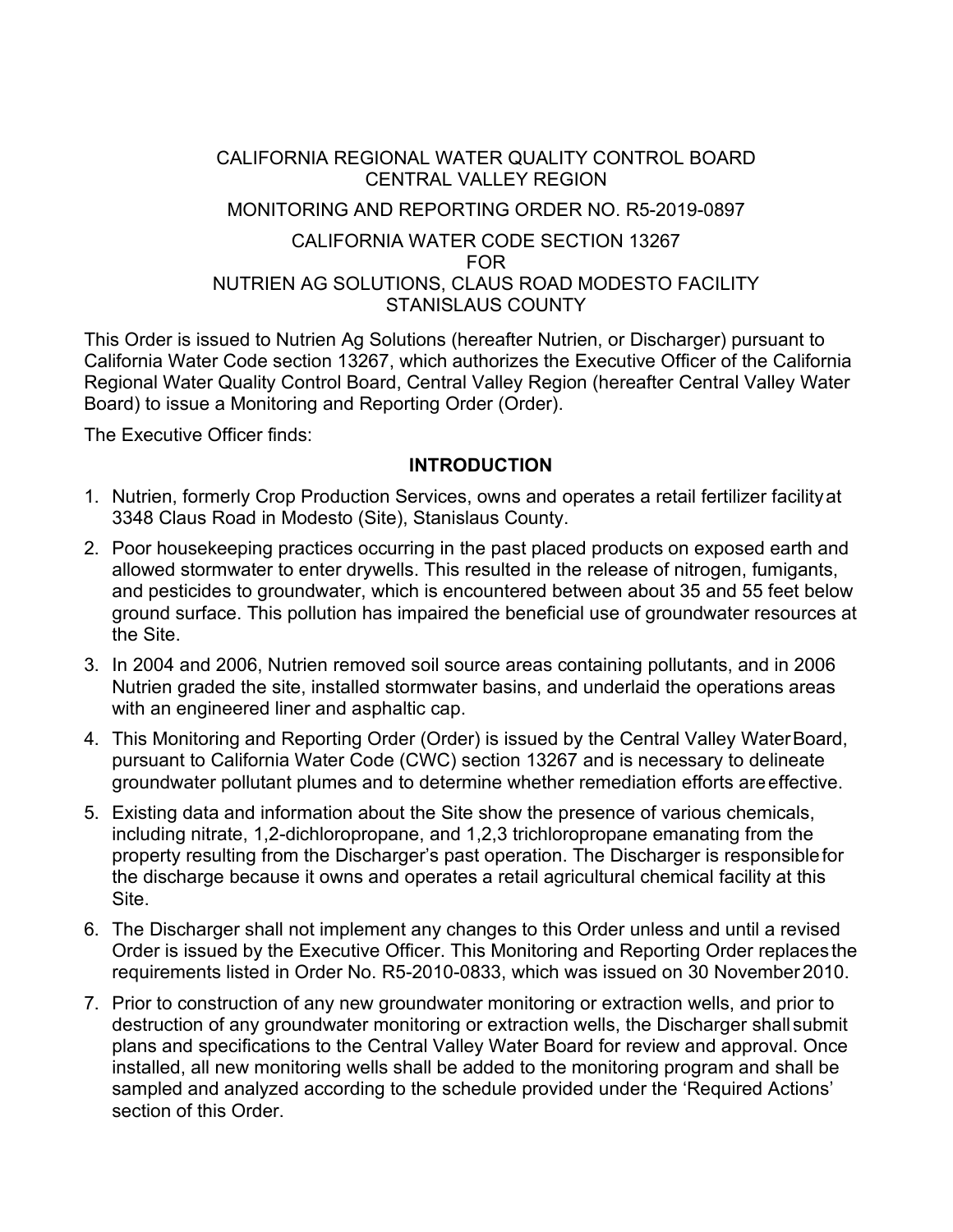## **LEGAL PROVISIONS**

- 8. CWC section 13267 states, in part:
	- a. (1) In conducting an investigation, the Regional Board may require that any person who has discharged, discharges, or is suspected of having discharged or, discharging, or who proposes to discharge waste within its region . . . shall furnish, under penalty of perjury, technical or monitoring program reports which the regional board requires. The burden, including costs, of these reports shall bear a reasonable relationship to the need for the report and the benefits to be obtained from the reports. In requiring those reports, the regional board shall provide the person with a written explanation with regard to the need for the reports, and shall identify the evidence that supportsrequiring that person to provide the reports.
- 9. The reports required herein are necessary for the reasons described in this Order, to assure protection of waters of the state, and to protect public health and theenvironment.
- 10.CWC section 13268 states, in part:
	- a. (1) Any person failing or refusing to furnish technical or monitoring program reports as required by subdivision (b) of Section 13267 . . . or falsifying any information provided therein, is guilty of a misdemeanor and may be liable civilly in accordance with subdivision (b).
	- b. (1) Civil liability may be administratively imposed by a regional board in accordance with Article 2.5 (commencing with Section 13323) of Chapter 5 for a violation of subdivision (a) in an amount which shall not exceed one thousand dollars (\$1,000) for each day in which the violation occurs.
- 11.Failure to submit the required reports to the Central Valley Water Board according to the schedule detailed herein may result in enforcement action(s) being taken against you, which may include the imposition of administrative civil liability pursuant to CWC section 13268. Administrative civil liability of up to \$1,000 per violation per day may be imposed for non-compliance with the directives contained herein.

# **REQUIRED ACTIONS**

**IT IS HEREBY ORDERED** that Monitoring and Reporting Order No. R5-2010-0833 is rescinded and, pursuant to California Water Code section 1326, Nutrien Ag Solutions shall conduct monitoring and reporting in compliance with new Monitoring and Reporting Order No. R5-2019-0897 according to the following:

### **Monitoring Specifications**

1. The Discharger shall implement monitoring according to the schedule shown in Tables 1a, 1b, and 1c. As shown in Figure 1, there are twelve A-zone monitoring wells, three B zone monitoring wells, one C-zone monitoring well, and five domestic supply wells which shall be sampled per this monitoring program. This Monitoring Order applies to these 16 monitoring wells, five domestic supply wells, and any monitoring wells installed subsequent to the issuance of this Order. The Discharger shall purge wells and collect samples using standard Environmental Protection Agency (EPA) protocol.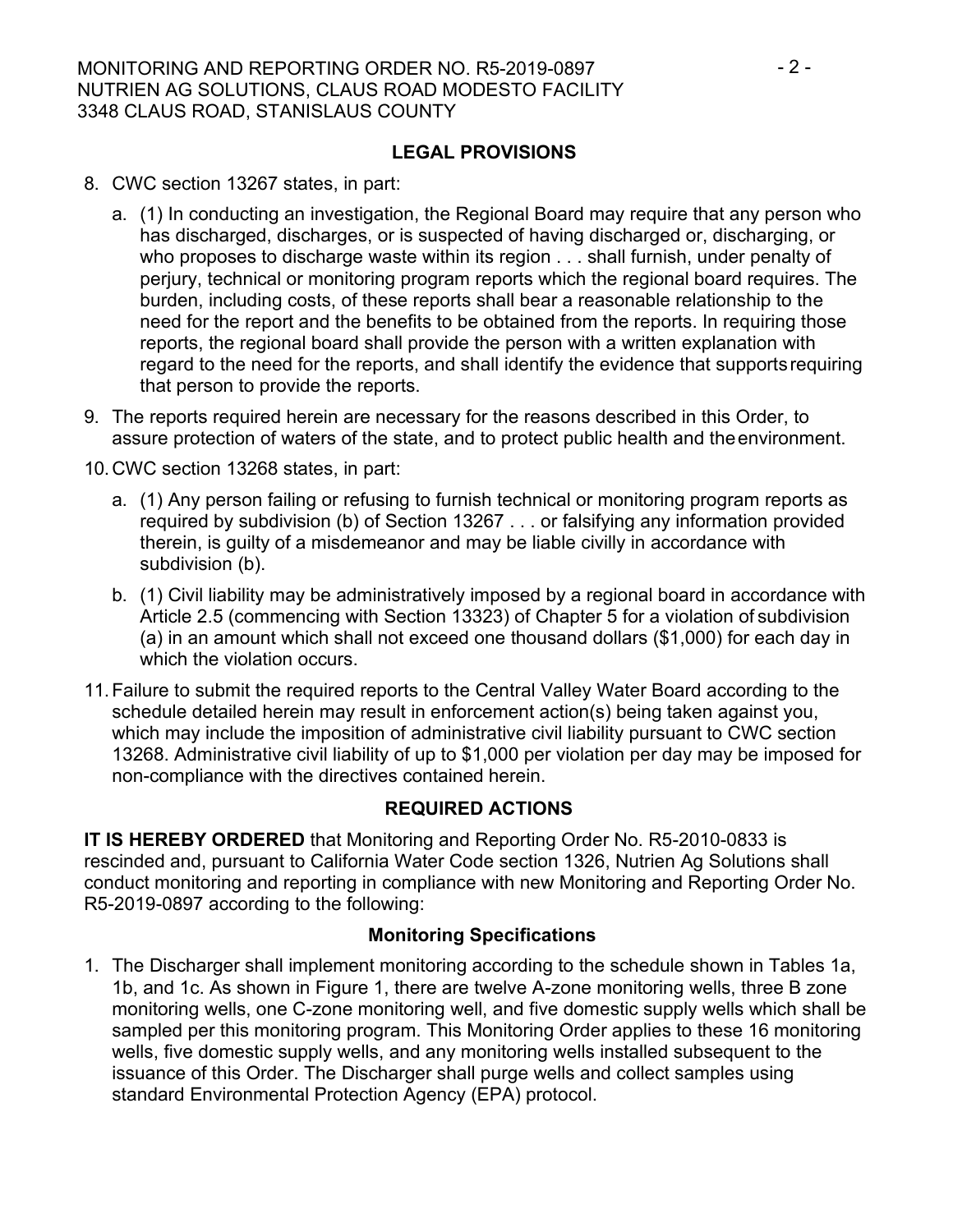## MONITORING AND REPORTING ORDER NO. R5-2019-0897  $\cdot$  3 -NUTRIEN AG SOLUTIONS, CLAUS ROAD MODESTO FACILITY 3348 CLAUS ROAD, STANISLAUS COUNTY

2. General Key to Table symbols. S is Semi-Annually in the 1st and 3rd quarters (January-March, and July-September). A is Annually in the 3rd quarter (July-September). B is biennially in the 3rd quarter of odd numbered years. NS is No Sample required. Additional designations specific to a particular table are found beneath the table heading.

## **Table 1a. Groundwater Monitoring Schedule A-zone wells**

Wells marked with A-1 refers to annual sampling with the provision that if atrazine is not detected above 3 ug/L for two consecutive sample events in a particular monitoring well, the triazine suite may be removed from the monitoring requirements for that particular well.

| A-zone<br>wells | <b>Water</b><br><b>Surface</b><br><b>Elevation</b> | Nitrate-<br>as-<br>Nitrogen | Ammoni-<br>um | <b>Volatile</b><br>Organic<br><b>Compounds</b> | Fumi-<br>gants | Tri-<br>azines | $1, 2, 3 - Tri-$<br>chloro-<br>propane |
|-----------------|----------------------------------------------------|-----------------------------|---------------|------------------------------------------------|----------------|----------------|----------------------------------------|
| MMW-01A         | S                                                  | S                           | <b>NS</b>     | A                                              | S              | $A-1$          | S                                      |
| MMW-02A         | S                                                  | S                           | S             | <b>NS</b>                                      | A              | $A-1$          | S                                      |
| MMW-03A         | S                                                  | S                           | <b>NS</b>     | <b>NS</b>                                      | <b>NS</b>      | $A-1$          | <b>NS</b>                              |
| MMW-14A         | S                                                  | S                           | <b>NS</b>     | <b>NS</b>                                      | <b>NS</b>      | $A-1$          | S                                      |
| MMW-16A         | S                                                  | S                           | <b>NS</b>     | B                                              | B              | <b>NS</b>      | B                                      |
| <b>MMW-18A</b>  | S                                                  | S                           | S             | A                                              | <b>NS</b>      | <b>NS</b>      | S                                      |
| MMW-21A         | S                                                  | S                           | <b>NS</b>     | B                                              | <b>NS</b>      | <b>NS</b>      | S                                      |
| MMW-24A         | S                                                  | S                           | <b>NS</b>     | A                                              | <b>NS</b>      | $A-1$          | S                                      |
| <b>MMW-25A</b>  | S                                                  | S                           | <b>NS</b>     | <b>NS</b>                                      | <b>NS</b>      | $A-1$          | A                                      |
| <b>MMW-26</b>   | A                                                  | A                           | <b>NS</b>     | <b>NS</b>                                      | <b>NS</b>      | <b>NS</b>      | B                                      |
| MMW-27A         | S                                                  | S                           | S             | A                                              | <b>NS</b>      | <b>NS</b>      | S                                      |
| MMW-28A         | S                                                  | S                           | <b>NS</b>     | S                                              | S              | <b>NS</b>      | S                                      |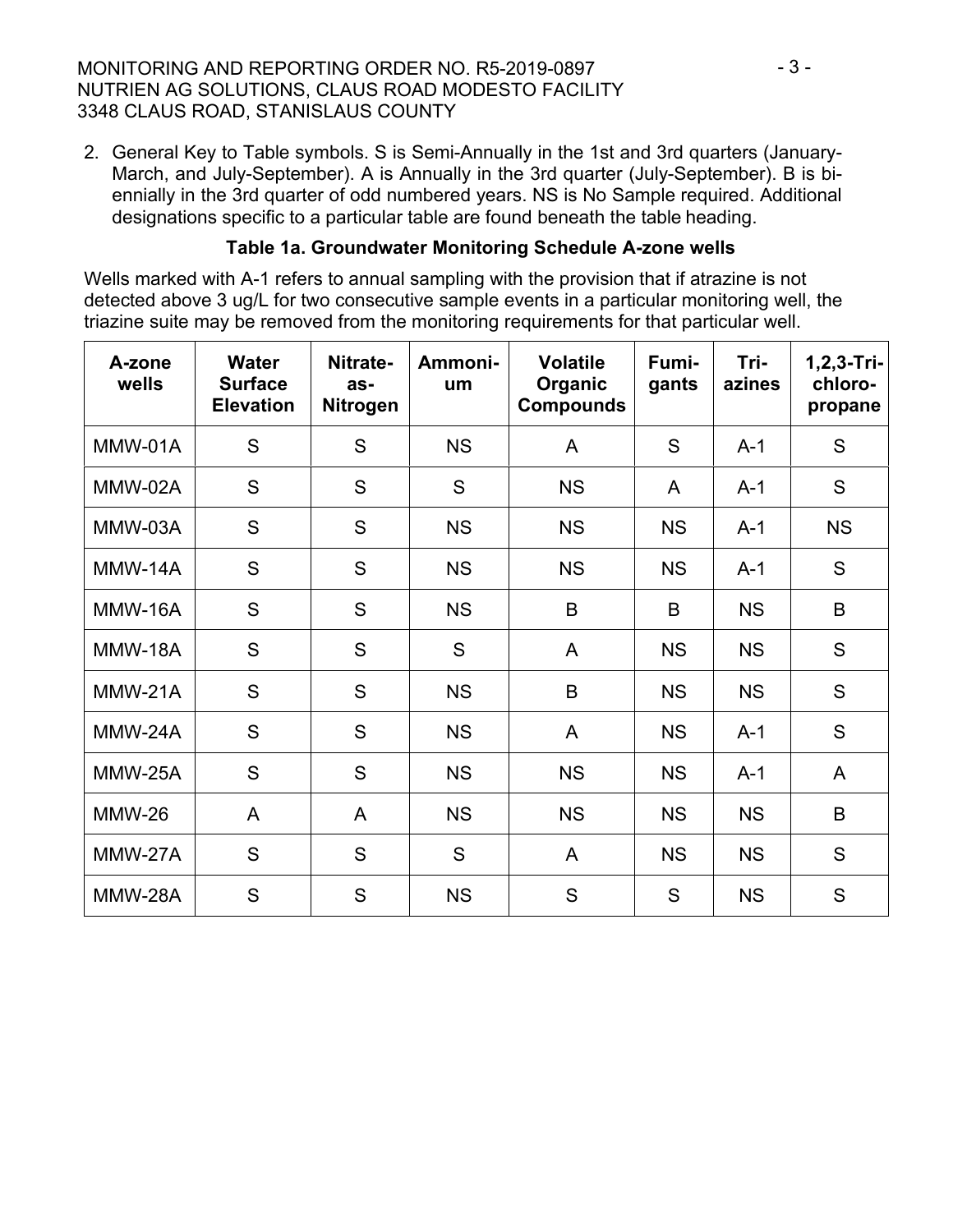| <b>B/C-zone wells</b> | <b>Water</b><br><b>Surface</b><br><b>Elevation</b> | Nitrate-as-<br><b>Nitrogen</b> | <b>Volatile</b><br>Organic<br><b>Compounds</b> | 1,2,3-Trichloro-<br>propane |
|-----------------------|----------------------------------------------------|--------------------------------|------------------------------------------------|-----------------------------|
| <b>MMW-20</b>         | S                                                  | B                              | B                                              | B                           |
| <b>MMW-22</b>         | S                                                  | В                              | B                                              | B                           |
| $MMW-23$              | S                                                  | B                              | B                                              | B                           |
| MMW-15 (C-zone)       | B                                                  | B                              | <b>NS</b>                                      | <b>NS</b>                   |

# **Table 1b. Groundwater Monitoring Schedule B and C-zone wells**

## **Table 1c. Groundwater Monitoring Schedule for Domestic Water Supply Wells**

Wells marked A-2 signifies that if either nitrate-n is not detected above 10 mg/L or 1,2,3 trichloropropane is not detected above 0.005 ug/L in a domestic well for two consecutive events, that constituent may be removed from the monitoring program for that domestic well.

| <b>Domestic wells</b>  | Nitrate-as-<br><b>Nitrogen</b> | <b>Volatile Organic</b><br><b>Compounds</b> | 1,2,3-Trichloro-<br>propane |
|------------------------|--------------------------------|---------------------------------------------|-----------------------------|
| 3217 Claus Rd (MDW-12) | $A-2$                          | B                                           | $A-2$                       |
| 3342 Claus Rd (MDW-06) | A                              | B                                           | A                           |
| 3361 Claus Rd (MDW-11) | A                              | B                                           |                             |
| 3401 Claus Rd (MDW-13) | A                              | B                                           |                             |
| 3429 Claus Rd (MDW-10) | $A-2$                          | B                                           | $A-2$                       |

3. The Discharger shall analyze samples according to standard Environmental Protection Agency (EPA) protocol using the methods shown in Table 2. Method substitutions maybe made, provided the method achieves the Maximum Practical Quantitation Limit. All concentrations between the Method Detection Limit and the Practical Quantitation Limit shall be reported as trace.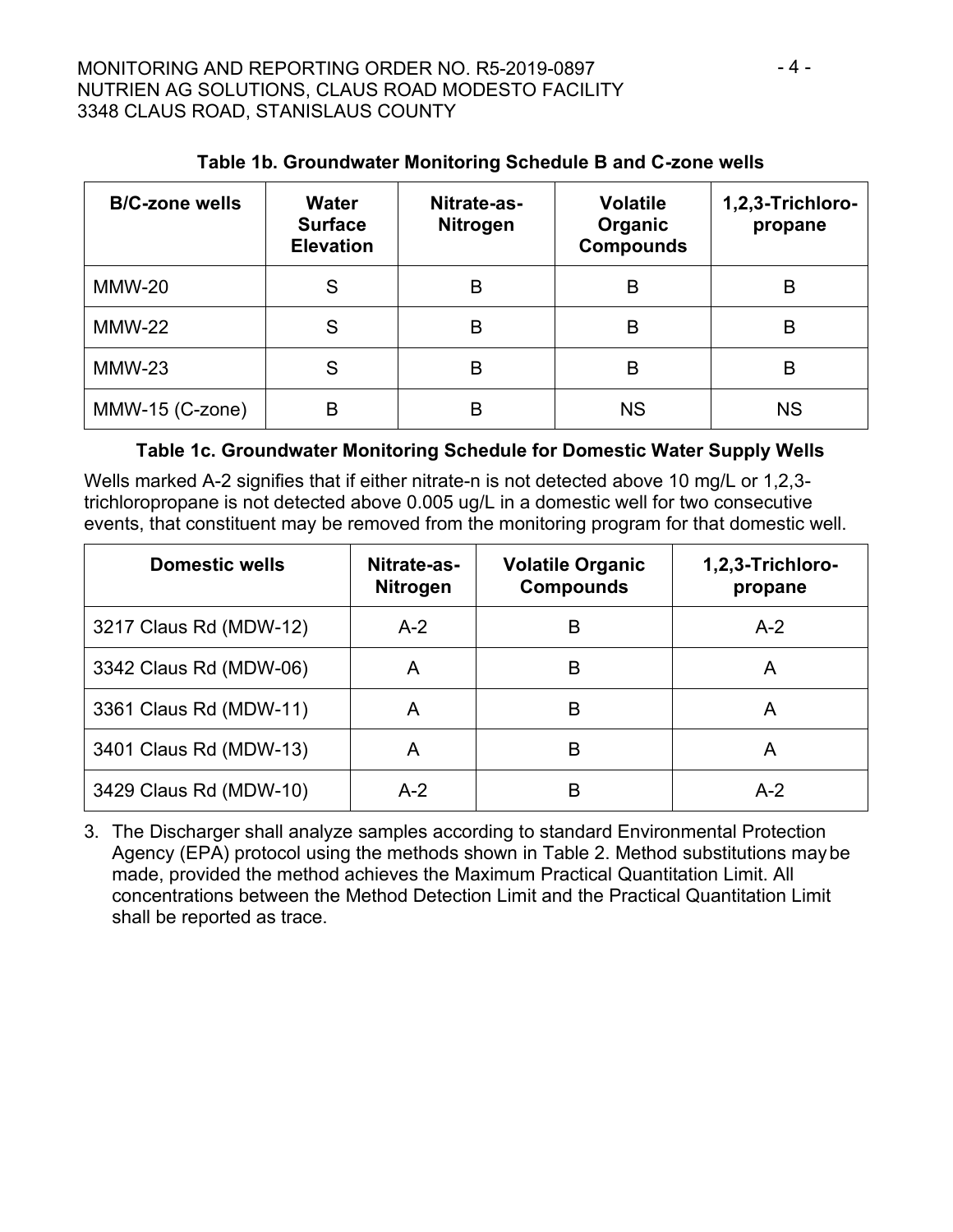### MONITORING AND REPORTING ORDER NO. R5-2019-0897  $-5$  -NUTRIEN AG SOLUTIONS, CLAUS ROAD MODESTO FACILITY 3348 CLAUS ROAD, STANISLAUS COUNTY

| <b>Constituents</b>               | <b>Analytical Method</b> | <b>Max. Practical Quantitation Limit</b> |
|-----------------------------------|--------------------------|------------------------------------------|
| Nitrate-as-N                      | <b>EPA 353</b>           | 1 $mg/L$                                 |
| Ammonium                          | <b>EPA 300</b>           | 1 $mg/L$                                 |
| <b>Volatile Organic Compounds</b> | <b>EPA 8260B</b>         | $0.5$ ug/L                               |
| <b>Fumigants</b>                  | EPA 504.1                | $0.05$ ug/L                              |
| <b>Triazine Compounds</b>         | <b>EPA 507</b>           | 1 $\mu$ g/L                              |
| 1,2,3-Trichloropropane            | 524.2 Low Level          | 0.005 ug/L                               |

# **Table 2. Analytical Methods**

# **Reporting Specifications**

- 1. When reporting data, the Discharger shall arrange the information in tabular form so that the date, the constituents, and the concentrations are readily discernible and shall summarize the data in such a manner as to illustrate clearly the compliance with this Order.
- 2. As required by the California Business and Professions Code sections 6735, 7835,and 7835.1, all reports shall be prepared by a registered professional Civil Engineer or Geologist or their subordinate and shall be signed by the registered professional.
- 3. **Semi-annual** electronic reports, which conform to the requirements of the CaliforniaCode of Regulations, Title 23, Division 3, Chapter 30, shall be submitted electronically over the internet to the State Water Resources Control Board Geotracker database system by **1 May and 1 November**, or otherwise indicated by Central Valley Water Board staff, until such time as the Executive Officer determines that the reports are no longer necessary. A paper report shall be provided as requested by Central Valley Water Board staff. Each report shall include the following minimum information:
	- a. A description and discussion of the groundwater sampling event and results, including trends in the concentrations of pollutants and groundwater elevations in the wells,how and when samples were collected, and whether the pollutant plume(s) is delineated.
	- b. Field logs that contain, at a minimum, water quality parameters measured before, during, and after purging, method of purging, depth of water, volume of waterpurged, etc.
	- c. Groundwater contour maps for all groundwater zones, if applicable.
	- d. A figure illustrating monitoring well locations, domestic well locations, and monitoring results.
	- e. A table showing well construction details such as well number, groundwater zonebeing monitored, coordinates (longitude and latitude), ground surface elevation, reference elevation, elevation of screen, elevation of bentonite, elevation of filter pack, and elevation of well bottom, and domestic supply well depths, if known.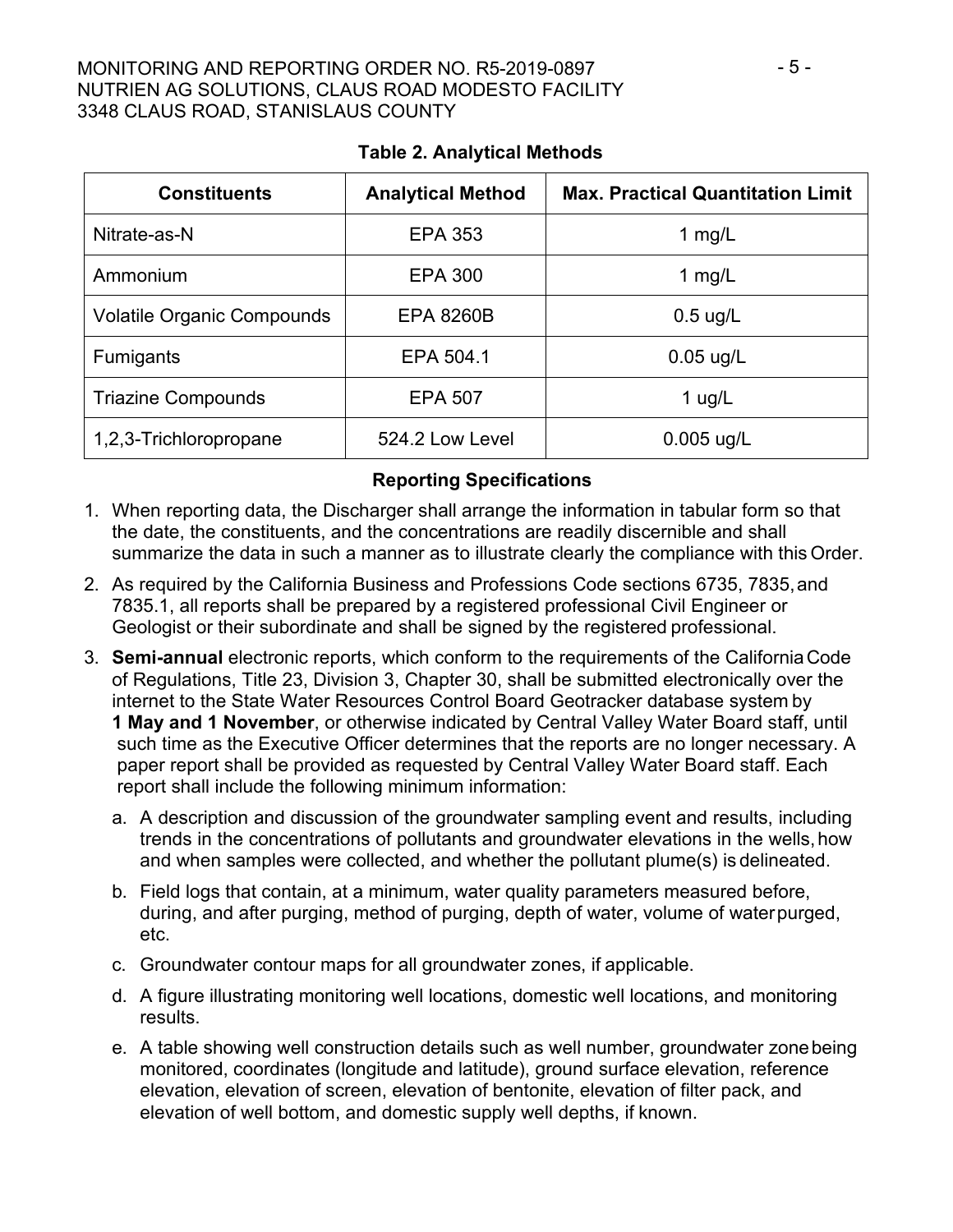## MONITORING AND REPORTING ORDER NO. R5-2019-0897  $-6 -$ NUTRIEN AG SOLUTIONS, CLAUS ROAD MODESTO FACILITY 3348 CLAUS ROAD, STANISLAUS COUNTY

- f. A table showing historical lateral and vertical (if applicable) flow directions and gradients.
- g. Cumulative data tables for all major constituents of concern containing the waterquality analytical results and depth to groundwater for all monitoring wells for the past five years, if applicable. Older data may be provided on electronic media, or provided in hardcopy in a requested paper report. The Central Valley Water Board may request additional data as necessary.
- h. A copy of the laboratory analytical data report, which may be provided on electronic media and included in a requested paper report
- i. If applicable, the status of any ongoing remediation, system operating time, the effectiveness of the remediation system, and any field notes pertaining to theoperation and maintenance of the system.
- j. If applicable, the reasons for and duration of all interruptions in the operation of any remediation system, and actions planned or taken to correct and preventinterruptions.
- 4. An Annual Report shall be submitted to the Central Valley Water Board by 1 May of each year. This report shall contain an evaluation of the effectiveness and progress of the investigation and remediation, and may be substituted for the second semi-annual monitoring report provided that all information that must be submitted in the semi-annual report is included along with the following minimum information:
	- k) A cumulative table of domestic well sampling data, including address, well identification number, well depth and date of installation (if known), sampling dates and pollutant concentrations.
	- l) Both tabular and graphical summaries of all data obtained during the year.
	- m) A discussion of the long-term trends in the concentrations of the pollutants in the groundwater monitoring wells.
	- n) A description of all remedial activities conducted during the year, an analysis of their effectiveness in removing the pollutants, and plans to improve remediation system effectiveness.
	- o) A cumulative summary of pollutant mass removed from the subsurface, including elimination of pollutant mass through in-situ remedial methods or naturalattenuation.
	- p) An identification of any data gaps and potential deficiencies/redundancies inthe monitoring system or reporting program.
	- q) If applicable, a proposal and rationale for any revisions to the groundwater sampling plan frequency and/or list of analytes.
	- r) A discussion of actions to be taken in the upcoming year.
- 5. The results of any monitoring done more frequently than required at the locationsspecified in the Monitoring and Reporting Order also shall be reported to the Central Valley Water Board.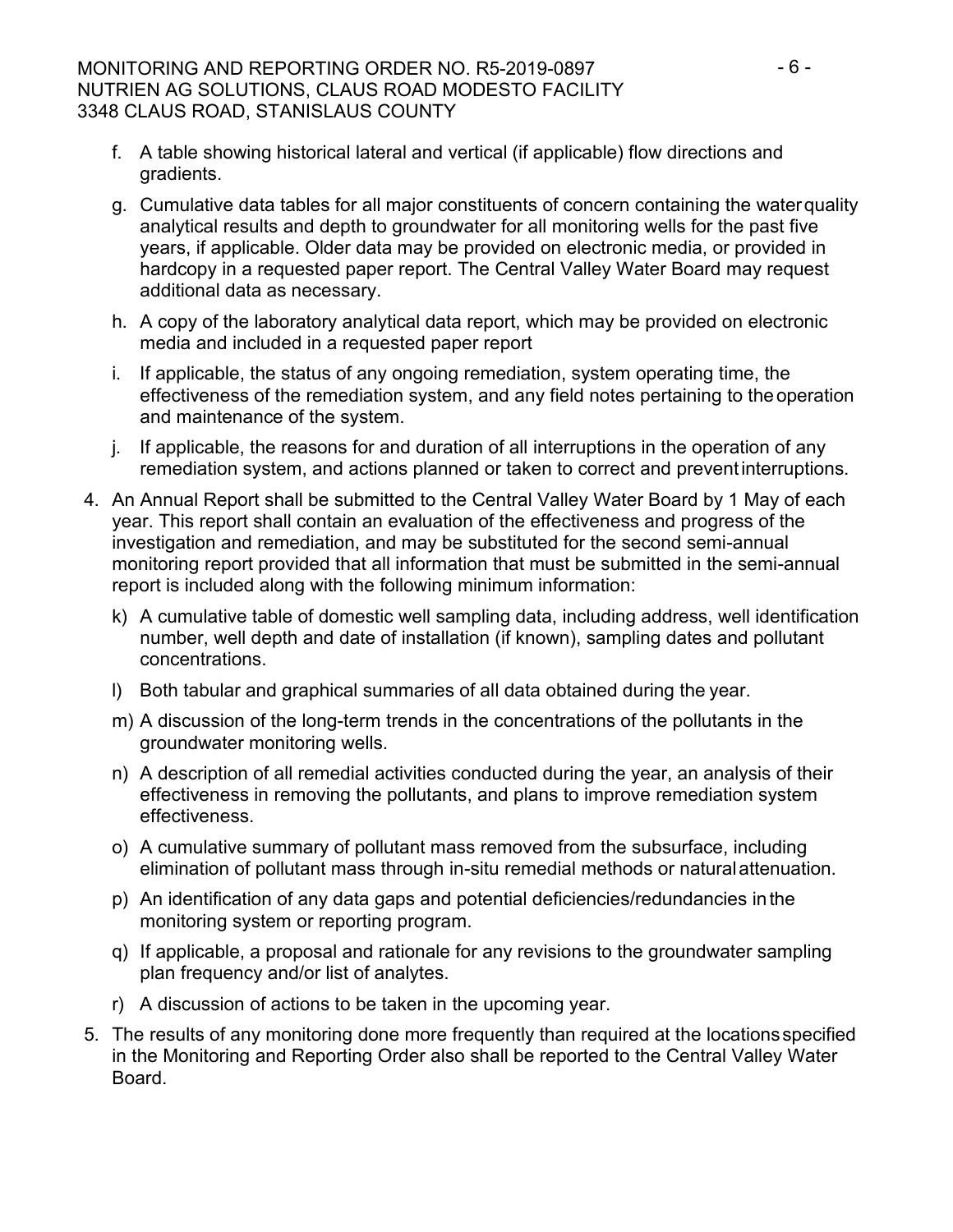MONITORING AND REPORTING ORDER NO. R5-2019-0897  $-7 -$ NUTRIEN AG SOLUTIONS, CLAUS ROAD MODESTO FACILITY 3348 CLAUS ROAD, STANISLAUS COUNTY

6. The Discharger shall implement the above monitoring program as of the effective dateof the Order.

Any person aggrieved by this action of the Central Valley Water Board may petition the State Water Resources Control Board to review the action in accordance with CWC section 13320 and California Code of Regulations, Title 23, Sections 2050 and following. The State Water Resources Control Board must receive the petition by 5:00 p.m., 30 days after the date of this Order, except that if the thirtieth day following the date of this Order falls on a Saturday, Sunday, or state holiday, the petition must be received by the State Water Board by 5:00 p.m. on the next business day. Copies of the law and regulations applicable to filing petitions may be found on the Internet at: [waterboards petition](https://www.waterboards.ca.gov/public_notices/petitions/water_quality/) or will be provided upon request.

This Order is effective upon the date of signature.

Ordered by:

ANDREW ALTEVOGT, Assistant Executive Officer

(Date)